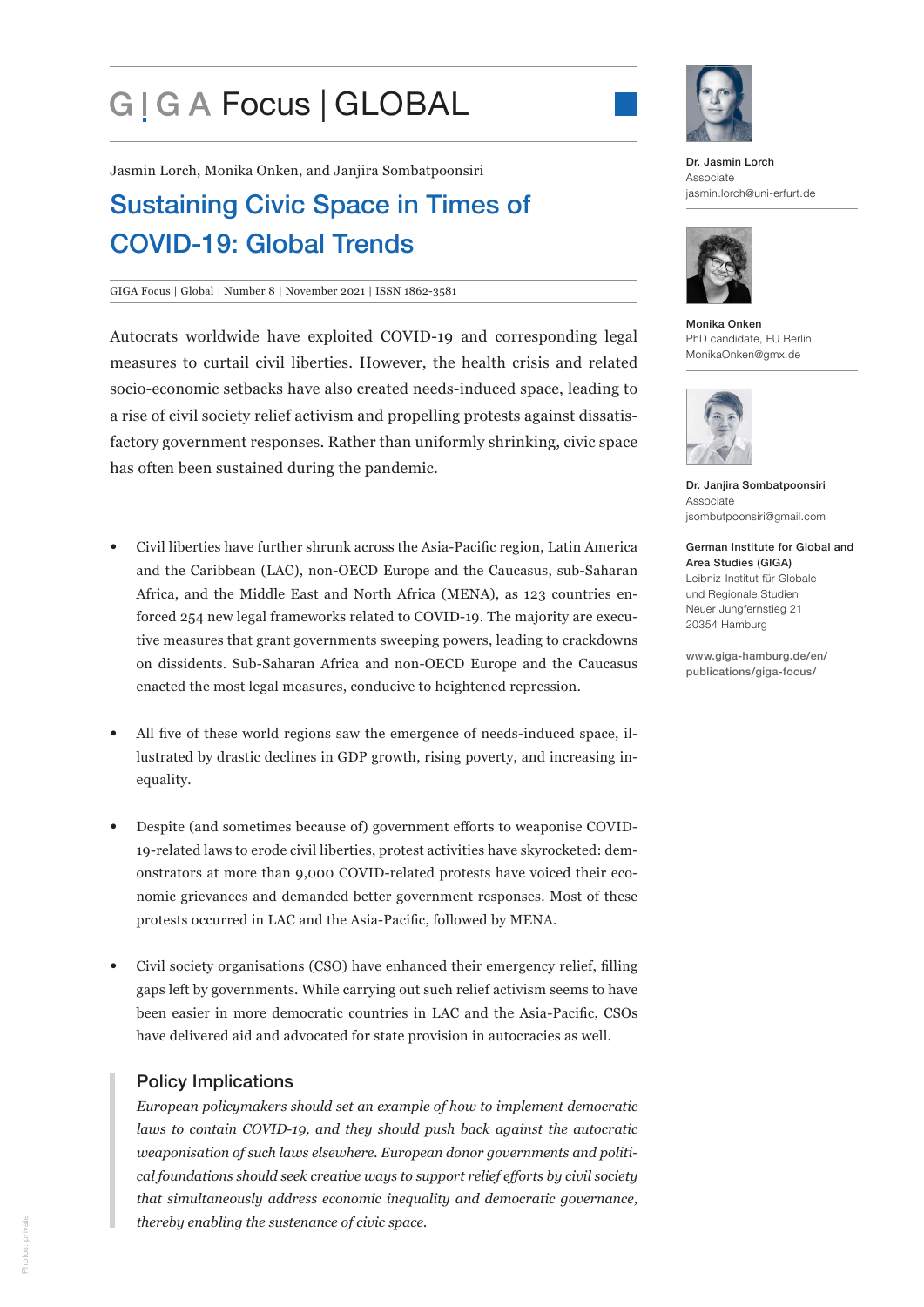#### Attacks on Civic Space

Since the early 2010s, scholars and international development practitioners have increasingly worried about "shrinking space," broadly understood as the growing restriction of spaces in which civil society can operate (Poppe 2018). Shrinking civic space is closely related to "pushback" by autocratic governments against democracy aid and democracy more generally (Carothers and Brechenmacher 2014: 48). The most commonly known expressions of shrinking civic space are "NGO laws" that limit the ability of non-governmental organisations (NGO) to register as such and thus obtain foreign funding. However, governments have also restricted civic space through a plethora of other legal measures that curtail freedoms of expression, association, and assembly. Since the onset of COVID-19, such attacks on civil liberties have further intensified, as non-democratic leaders around the world have instrumentalised measures that, while passed with the official purpose of curbing the spread of the coronavirus, have allowed these leaders to aggrandise their power and clamp down on oppositional civil society.

Concurrently, however, most governments in the Global South (Asia-Pacific, LAC, MENA, and sub-Saharan Africa) and in non-OECD Europe and the Caucasus have been overwhelmed by the public health crises and the socio**-**economic side effects of lockdowns and other restrictive measures. Consequently, the period from mid**-**2020 onwards has seen a marked rise in protest activity, some of which has been driven by COVID**-**19**-**related grievances. In addition, CSOs have stepped in to provide basic health and economic necessities. Based on an analysis of data from the International Center for Not-For-Profit Law's (ICNL) COVID-19 Civic Freedom Tracker and the Armed Conflict Location & Event Data Project (ACLED) between April 2020 and February 2021, as well as on secondary literature and conversations with CSOs and experts, we show that while all five of the world regions named above have seen an increase in the number of legal frameworks that restrict civil liberties, such restrictions have often been ignored or contested via protests. In addition, civic space has been sustained by civil society-based relief activism in the welfare sector.

#### Civic Space in Light of COVID-19-related Legal Restrictions

The pandemic has given governments in autocracies and eroding democracies a pretext to restrict civil liberties and repress civil society critical of governments. According to V-Dem (2021: 24–25), freedoms of expression, assembly, and association declined significantly in 2020 compared to their status in 2019. Similarly, CIVICUS (2021) finds that more countries constricted rights relating to civic space in 2020 than in 2019. Our data shows that increasing numbers of legal restrictions that facilitated "lawfare" – the abuse of laws to criminalise oppositional civil society and generate a chilling effect to achieve self-censorship – have contributed to this disturbing development. Between April 2020 and February 2021, 123 countries in the Global South and non-OECD Europe and the Caucasus enacted altogether 254 legal frameworks. Of this number, the majority (179 legal measures, or 70.5 per cent) are executive orders or decrees passed without the involvement of parliaments. Of these executive measures, 33.5 per cent are related to health regulations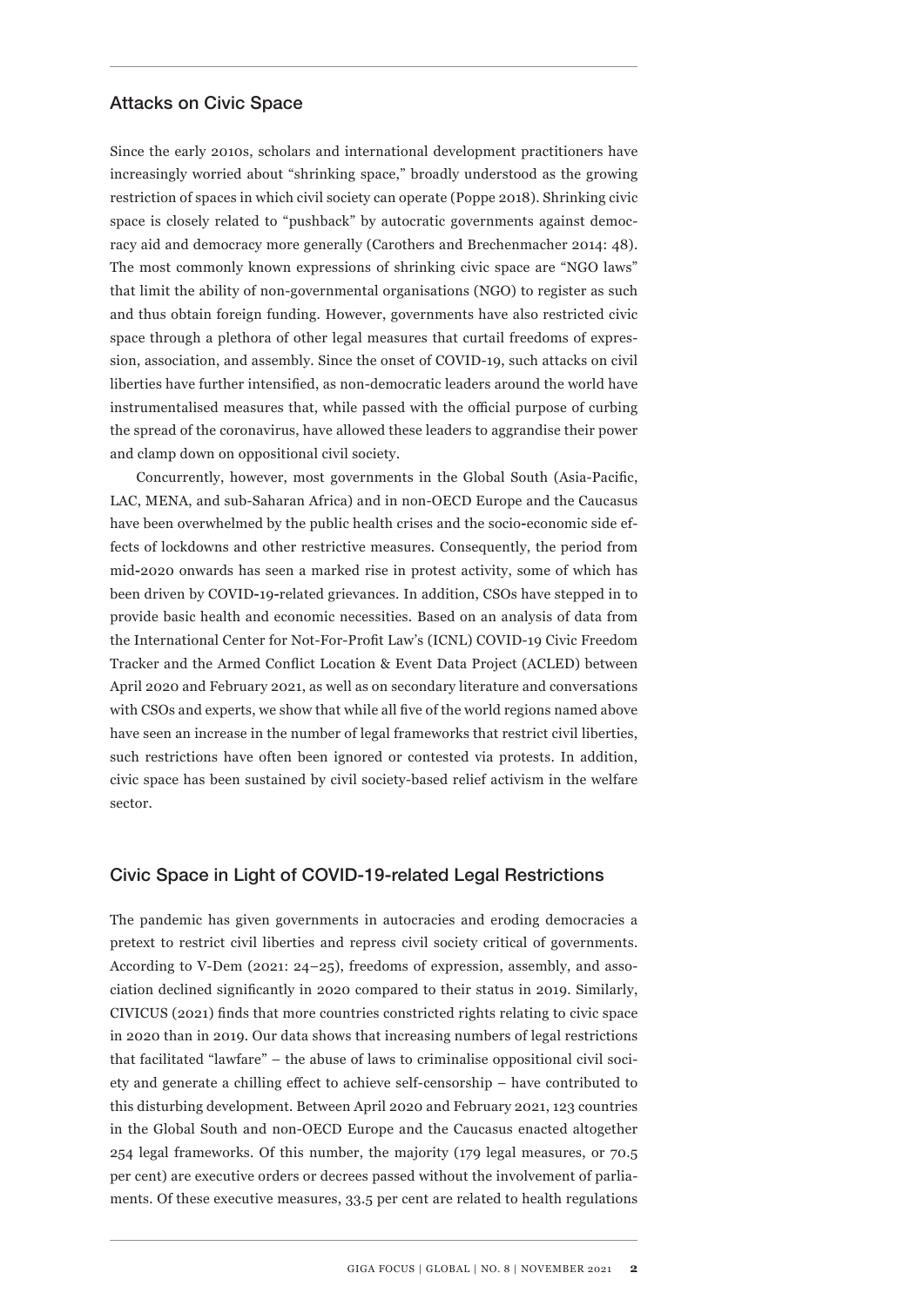to cope with the spread of COVID-19, including venue shutdowns and guidelines on disinfection and social distancing. However, approximately 17 per cent of these executive measures originate from war-time emergency decrees that associate the pandemic with a national security threat. As a result, the deployment of security forces in law enforcement has intensified, penalties against violators are harsh, and critics of government responses are branded as public enemies (CIVICUS 2021). Relatedly, across the five world regions investigated, executive orders ban public gatherings, impose curfews, and censor what the authorities deem "fake news." In 91 countries with available information, we found that at least 80 legal measures were still active as of February 2021, with some emergency decrees extended several times. A case in point is Thailand, where the emergency decree has been extended 13 times despite the low rate of infections in 2020.



**Figure 1 COVID-19-related Legal Measures as per Procedural Characteristics, April 2020 – February 2021, Global South and non-OECD Europe and the Caucasus**

*Source: Own presentation based on ICNL (2021).*



**Figure 2 Breakdown of Executive Measures, April 2020 – February 2021, Global South and non-OECD Europe and the Caucasus**

*Source: Own presentation based on ICNL (2021).*

In terms of regional trends, the number of new legal frameworks interacts with regime type to indicate whether lawfare is being waged against civil society. Sub-Saharan Africa enacted the greatest number of decrees and legislations (76 legal measures, or 29.9 per cent), followed by non-OECD Europe and the Caucasus (48 legal measures, or 18.9 per cent). However, considering the number of legal measures per country in each world region, non-OECD Europe and the Caucasus fea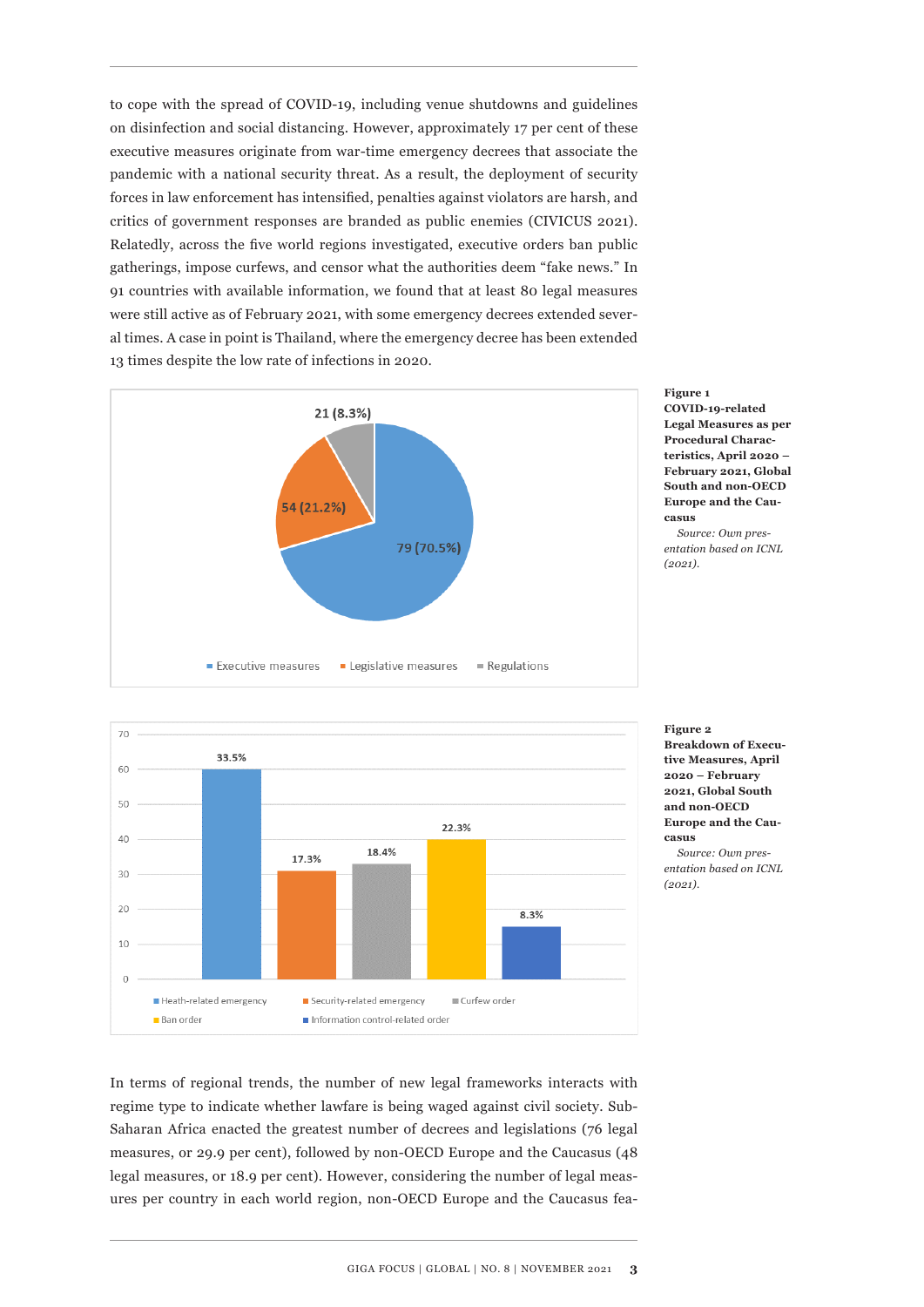tured the most prominently, with an average of 3.2 legal measures per country. In these two regions, autocracies and hybrid regimes such as Azerbaijan and Ethiopia have instrumentalised new COVID-19-related laws and decrees to crack down on the opposition. In Azerbaijan, at least six activists critical of government quarantine facilities and inadequate responses to economic setbacks were charged with breaking lockdown rules. Meanwhile, in Ethiopia, a new state of emergency has granted the government sweeping powers to arbitrarily arrest journalists and human rights lawyers ostensibly for spreading "fake news" about COVID-19.

However, a lack of new legal measures taken by a given country or region does not automatically mean that repression is minimal. Take the Asia-Pacific, for example: The region saw the enactment of the least number of laws and decrees per country (1.6). But countries such as China and Bangladesh were able to rely on existing legal tools to quell critics. The Chinese government re-detained opposition figures upon their release from prison, on the pretext of quarantining them. During the so-called quarantines, some detainees were interrogated and kept incommunicado. In Bangladesh, the Awami League-led government abused the Digital Security Act of 2018 to arrest government-critical journalists, censor media, and consolidate government surveillance on the pretext of curbing coronavirus-related rumours.



**Figure 3 Numbers of Legal Measures per Region, April 2020 – February 2021, Global South and non-OECD Europe and the Caucasus** *Source: Own pres-*

*entation based on ICNL (2021).*

This trend of legal repression further erodes civil liberties and intensifies conflicts between governments and civil society members who seek to voice grievances around COVID-19. In at least nine countries, including Cameroon, Cuba, Hong Kong, Niger, Russia, Sri Lanka, Turkey, Uganda, and Ukraine, the ban on public gatherings provided a pretext for heavy-handed police crackdowns on protesters demanding more effective pandemic measures from their governments. Often protesters have faced multiple charges, from violating COVID-19 laws to terrorism and sedition (Human Rights Watch 2021). In Sri Lanka, for instance, the Frontline Socialist Party (FSP) led protests in solidarity with the Black Lives Matter movement. The police responded with excessive force and justified that such measures were necessary to prevent the coronavirus from spreading (Kumarasinghe 2020). Similarly, when protests against police violence broke out in June 2020, Cuban authorities harassed and detained protesters, accusing them of "spreading the pandemic." Although this pattern of repression is nothing new for Cubans, the COVID-19-related regulations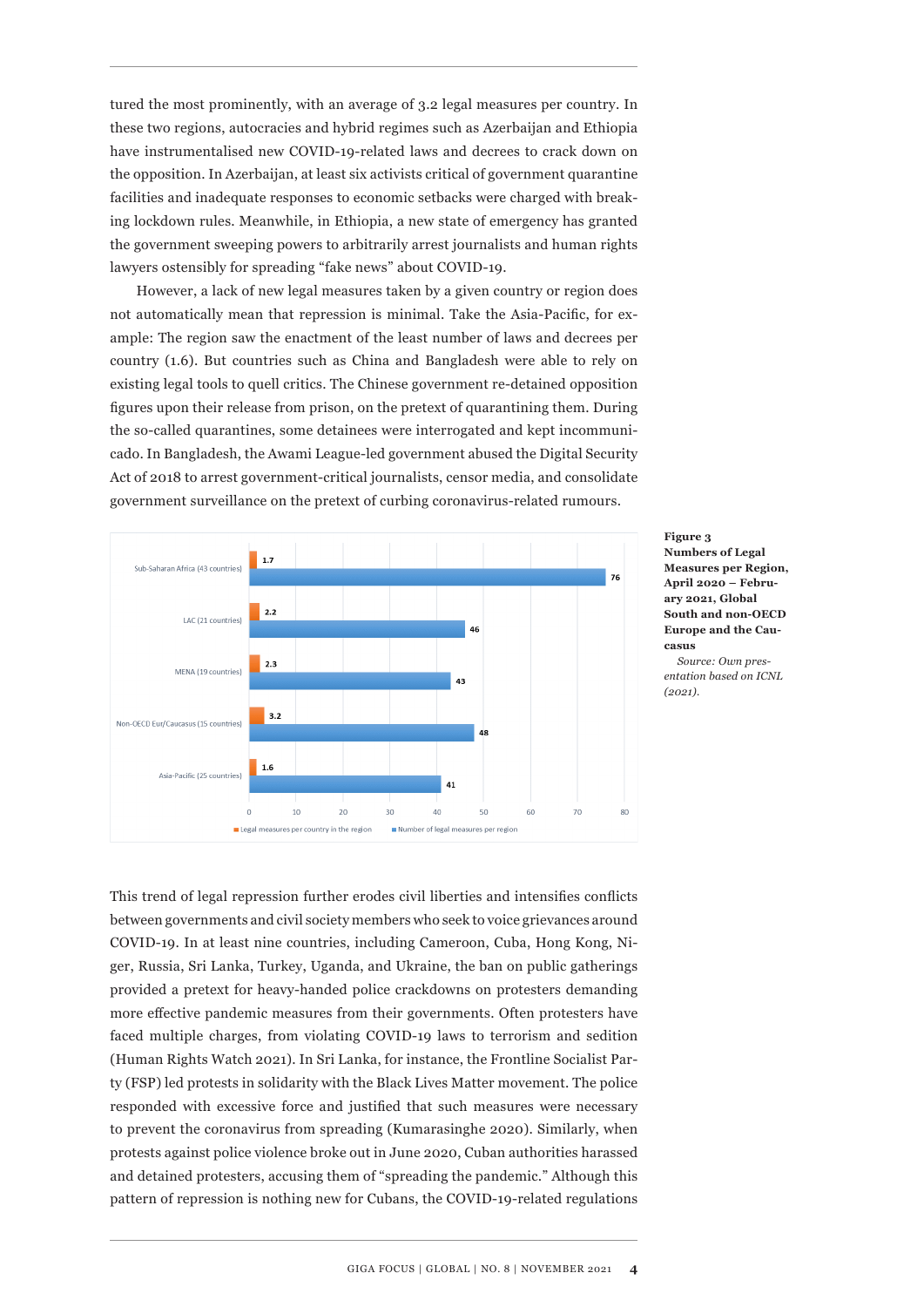have worsened crackdowns. But as these dynamics of restricted freedom of assembly suggest, the pandemic and its economic side effects also set the stage for civil society activism despite (and sometimes because of) curtailed liberties.

## Needs-Induced Civic Space

According to gross domestic product (GDP) data from the International Monetary Fund (IMF Data Mapper 2021), all five world regions experienced a massive rise in socio-economic needs due to COVID-19 and the economic side effects of lockdowns. On average, countries in the Asia-Pacific region experienced a decline in real GDP growth of 7.2 percentage points between 2019 and 2020. However, there were marked differences within the region. For instance, while China's real GDP growth dropped by only 3.5 percentage points, from 5.8 per cent in 2019 to 2.3 per cent in 2020, India's real GDP growth declined by 12 percentage points, from 4 per cent in 2019 to -8 per cent in 2020. In non-OECD countries in Europe and the Caucasus, real GDP growth declined by an average of 8.1 percentage points during the same period. Similarly, LAC countries on average witnessed a loss of 7.5 percentage points. These figures, however, include the outlier of Venezuela, whose real GDP shrank by 35 per cent in 2019 and by another 30 per cent in 2020. In MENA countries, real GDP growth on average declined by 9.7 percentage points between 2019 and 2020. However, this calculation is somewhat distorted by Libya, whose growth declined by 72.9 percentage points, from 13.2 per cent in 2019 to -59.7 per cent in 2020. Sub-Saharan African countries on average lost 5.5 percentage points, which is significant particularly because most of them already had very low real GDPs when the pandemic hit.



**Figure 4 Average Real GDP Growth in the Global South and non-OECD Europe and the Caucasus in 2019 and 2020 per Region (in %)** *Source: Own pres-*

*entation based on IMF (2021).*

According to World Bank (2021) estimates, the number of extreme poor globally increased from 644.7 million in 2019 to 737.6 million in 2020. Much of this increase happened in sub-Saharan Africa, where 474.8 million people lived in extreme poverty in 2020, up from 439.8 million in 2019. The Asia-Pacific region, LAC, and MENA also witnessed substantial rises in the number of extreme poor. Moreover, around the world COVID-19 and the economic consequences of lockdowns have deepened existing socio-economic inequalities, with marginalised groups such as slum dwellers and informal sector workers disproportionately affected. This emergence of needs-induced space has both driven protests and enhanced relief activism by civil society.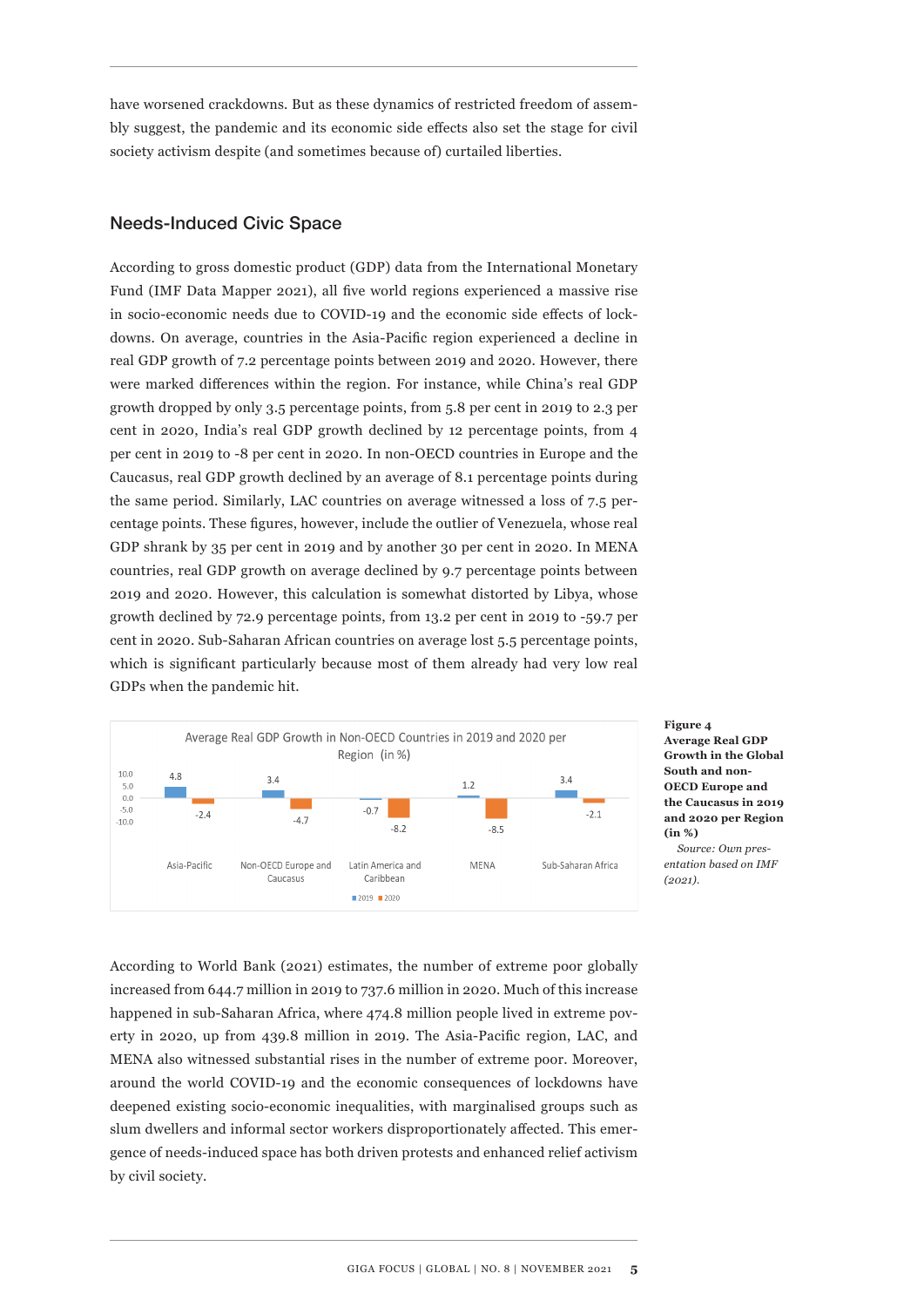#### Protests and Civic Space

The economic impact of COVID-19 and dissatisfactory government responses to it have propelled protest activism; from this perspective, civic space did not shrink as expected. Both organised CSOs and informal groups organised and supported civic action in the form of protests. Instead of stepping back or backing down, civil societies expressed their concerns and made demands through mass mobilisation. According to the ACLED (2021) COVID-19 Disorder Tracker, this resulted in over 9,000 COVID-related protests in the five world regions investigated. In addition to these protests, there were even larger numbers of non–COVID-related protests. This shows once more how capable civil societies are of carrying out actions in the face of rigorous restrictions.

Economic grievances and underwhelming government responses to them were the main drivers behind COVID-19-related protests. The third most important driver was government-imposed restrictions. While these three drivers comprise the reasons for the majority of protests, only approximately 3 per cent of all protests are demonstrations against corruption and gender-based violence. In addition to the thematic focus of the protests, there are also clear trends regarding the frequency and distribution of protests among countries in the five world regions. Over threequarters of all protests took place in LAC and the Asia-Pacific. The remaining quarter is divided among MENA, non-OECD Europe and the Caucasus, and sub-Saharan Africa. Figure 5 illustrates the relative frequency of protest events per world region in descending order.



**Protest Events per World Region across the Global South, non-OECD Europe and the Caucasus from April 2020 to February 2021** *Source: Own presentation based on ACLED (2021).*

**Figure 5**

LAC provides a representative picture of the distribution of protest drivers. Most prevalent were protests regarding economic grievances, as participants displayed their dissatisfaction with employment, trade, and/or the lack of compensation for lost income. Most affected in the region is Brazil, where protests have been erupting since the beginning of the pandemic. Citizens, particularly health workers, felt abandoned and took to the streets to express their discontent with the government and its neglect for the public health situation. The outraged crowds were joined by many in lockdown who banged pots and pans from their balconies. Protesters were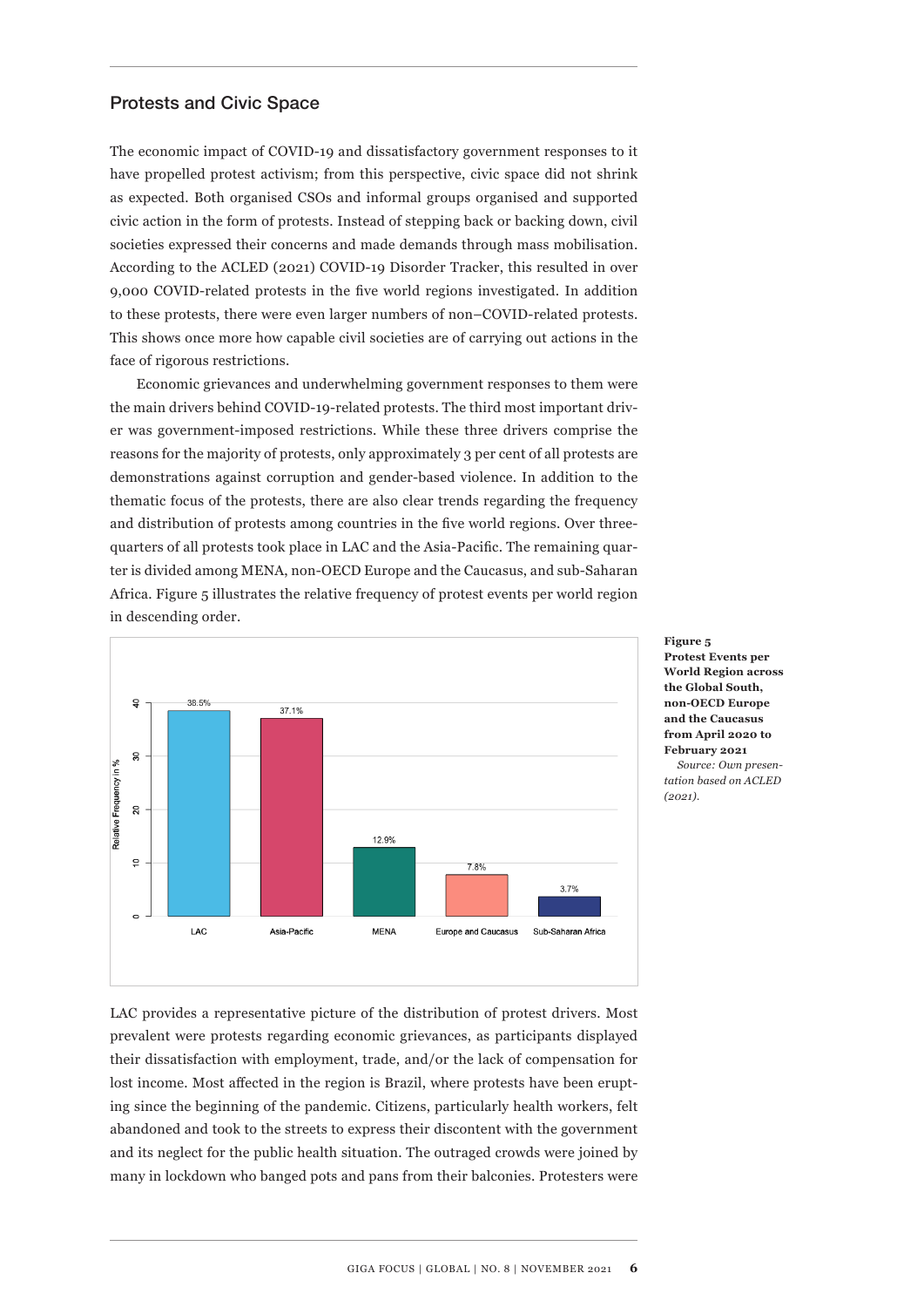disappointed in how the Brazilian government handled the pandemic and frustrated with the imposed restrictions (ACLED 2020).

A similar pattern can be detected in the Asia-Pacific. India's 1,976 protest events make it the most protest-ridden country in the Global South. Most protesters were concerned with their dire economic situations and government responses. Particularly those who had migrated to the cities for work suffered greatly under the government mismanagement of the pandemic. Due to the lockdowns, many were not allowed to work or to return to their homes outside the cities. Without any income or government assistance, they had to fend for themselves, eventually taking to the streets. The case of migrant workers in India is not exceptional: many countries with weak governance and limited welfare saw their most vulnerable members of society enter hopeless situations.

Given that many governments in MENA implemented laws to control information, enforce curfews, and even grant the military more power, it is perhaps surprising that people still gathered to express their grievances. This was due in no small part to the important involvement of CSOs in the region. They were fundamental in organising, sustaining, and supporting protests of multiple causes. Accordingly, over 90 per cent of the protests in Turkey were organised either solely by CSOs or at least with CSO involvement. The government attempted to cut down CSO activities by banning them altogether. Yet, Turkey's civil society fought back against the misuse of a COVID-19-related decree, and protests continued.

Despite (and sometimes because of) the large number of new laws in each country in non-OECD Europe and the Caucasus, protests occurred. Yet, these demonstrations differed from those in other regions in that the COVID-19-induced economic backlash played only a minor role. In fact, Ukraine experienced just a handful of protests with an economic component. When market vendors, lorry drivers, or farmers expressed their fear of unemployment and loss of income, their grievances also took aim at inefficient government responses or the lockdowns themselves. Overall, dissatisfaction with closures of markets, borders, schools, restaurants, gyms, movie theatres, and so on, dominated.

While sub-Saharan Africa has seen the most COVID-related laws and decrees of any region, it has had the smallest number of protests. South Africa is the only exception to this trend: Among other problems, its ill-equipped and understaffed health system suffered greatly from the flood of patients. Nurses, doctors, and other healthcare workers were left without any support, breaks, basic protective gear, or compensation for their work. On top of that, South Africa is one of the most socioeconomically unequal countries, making its poorest citizens particularly vulnerable to the pandemic and its economic consequences. When people were out of jobs, water, and prospects for a better future, they organised marches to demand help from the government. The government leaving those demands unaddressed fuelled frustration and rage among the population, possibly contributing to the pro-Zuma riots in June 2020.

Despite regional differences and varying opportunities to demonstrate, protests in the five world regions generally reflect people's dissatisfaction with the limited ability of governments to tackle citizens' basic needs in the face of the pandemic and the economic side effects of lockdowns.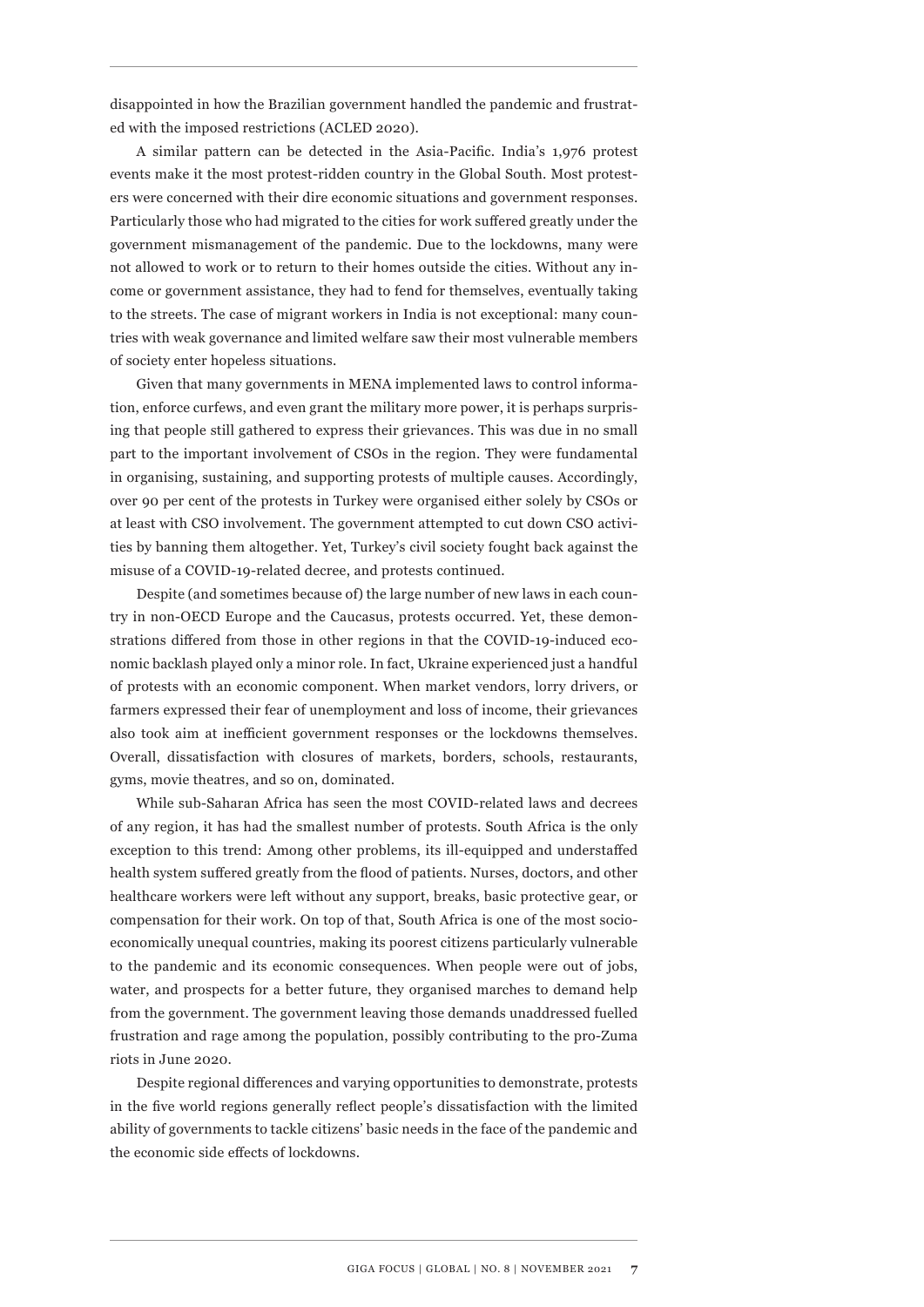#### Relief Efforts and Civic Space

Emerging needs-induced space similarly propelled a rise in CSOs' relief activism, as governments in the Global South and non-OECD Europe and the Caucasus were often overwhelmed by the health and related socio-economic emergencies. Under these circumstances, civil society actors as varied as foreign-funded NGOs, community-based organisations (CBO), and local self-help initiatives stepped in to provide fundamental health and welfare services. Such relief efforts are hard to quantify due to their diversity and oftentimes highly informal and localised nature. However, qualitative research and international donors, including the United Nations, the European Union, and international NGOs, concur that in all five world regions, CSOs have played key roles in providing COVID-19 relief. Specifically, civil society groups have set up basic health facilities, distributed masks and sanitisers, educated citizens about the spread of the coronavirus and provided food packs and financial support to vulnerable groups. CBOs in particular have been instrumental in reaching marginalised social groups, owing to their flexibility and ties to local communities.

Civil society-based relief activism has been influenced by various factors, including the capacity of the state, the openness of the political system, and the willingness of governments to accommodate civil society. Accordingly, such activism seems to have been easier in relatively democratic countries in LAC and the Asia-Pacific, such as Argentina and Indonesia, where CSOs have sometimes cooperated with governments and complemented official relief efforts. Conversely, autocratic countries with relatively strong states, such as China, Vietnam, and the Gulf countries, have mostly sidelined or co-opted relief CSOs. Civil society-based relief initiatives have sometimes been suppressed in Russia and other non-OECD countries in Europe and the Caucasus. In sub-Saharan Africa, CSOs often seem to be at the forefront of relief efforts, filling the gaps left by often autocratic but nevertheless weak states.

By engaging in relief activism, CSOs in all five world regions have sustained and defended civic space against the odds. Specifically, civil society initiatives around the world have combined the delivery of social services with advocacy for strong welfare states and with monitoring government responses to COVID-19. In Brazil, diverse civil society actors united to provide emergency relief to marginalised groups. However, CSOs also countered the Bolsonaro government's misinformation campaign, which downplayed the threat of the coronavirus, by conducting awareness campaigns online and offline. Similarly, social movements pushed local and national government entities to enhance their crisis responses and successfully lobbied the National Congress of Brazil to pass an emergency aid programme for informal workers (Abers, Rossi, and von Bülow 2021). In India, CSOs likewise played a key role in providing health and socio-economic support, while actively criticising government onslaughts on oppositional civil society on the pretext of pandemic control. In a context where Prime Minister Narendra Modi sought to instrumentalise COVID-19 to tighten his grip on power, the government's Policy Commission ultimately had to thank civil society for its contributions to fighting the pandemic, acknowledging that many more people would have died without the support provided by CSOs (MJ 2020). In Turkey, where the government of Recep Tayyip Erdoğan sought to curtail protests and critical civil society activism, CSOs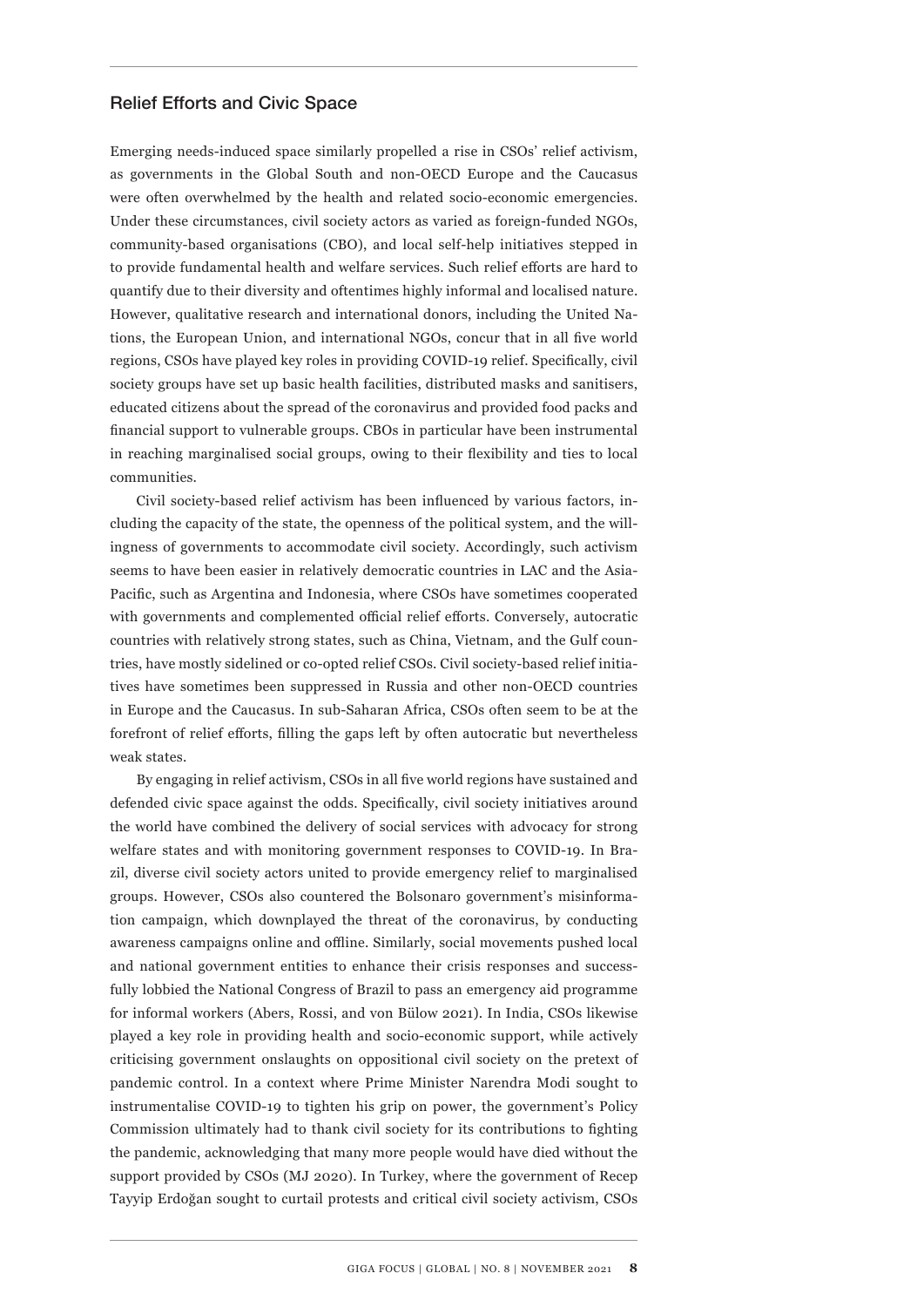continued to provide emergency relief. In so doing, they often worked alongside or in cooperation with municipal governments, including those led by the political opposition. In autocratic contexts, CSO engagement in emergency relief has even, at times, improved civil society–government relations. In Malaysia, for instance, the government first excluded CSOs from the delivery of aid to migrant and refugee communities. CSOs, however, ignored the restrictions and ultimately managed to develop partnerships with the government in this field (Nixon 2020).

Moreover, in all five world regions, human rights and other advocacy CSOs have engaged in relief activism, potentially politicising formerly apolitical spaces in welfare delivery and strengthening their legitimacy among local communities. In Thailand, for instance, student activists who protested against military rule in 2020 have provided aid to slum dwellers and other marginalised groups. Similarly, the fact that the pandemic has implacably exposed longstanding socio-economic inequalities has provided CSOs with an unprecedented opportunity to mobilise marginalised constituencies and push for strong welfare states. One Philippine CSO activist stated, "The identities of ordinary people bec[a]me very important as workers, as commuters, as consumers for health services. And these are important opportunities [for civil society activists] for having more conversations with them" (CSO roundtable, 1 June 2021). A CSO representative from India further elaborated that "state systems" were needed to ensure the "level of service delivery" required to fulfil citizens' needs, while civil society initiatives also relied on support from the state. "It would be a mistake," she added, "to think that that can happen without us [civil society] pressuring the state to put the resources where [they're] needed" (CSO roundtable, 1 June 2021).

Concurrently, however, CSOs in the Global South and in non-OECD Europe and the Caucasus have also themselves been affected by the health and related socio-economic crises. Accordingly, civil society-based relief activism has also been influenced – and often limited – by the resources available to CSOs. CSOs in sub-Saharan Africa seem to have been especially hard-hit, given the context of massive poverty in which they operate. Moreover, in all five world regions advocacy CSOs have seen foreign support dwindle as donors have shifted their priority to purely humanitarian organisations active in COVID-19 relief.

#### What Can Be Done

As the COVID-19 pandemic is still ravaging global public health, containment measures that restrict contact, movement, and assembly are acceptable as long as their implementation is proportionate and temporary. However, many autocracies and eroding democracies are abusing COVID-19-related legal frameworks to consolidate executive power and further curtail civil liberties. When devising their own responses to the pandemic, German and European policymakers should keep demonstrating that COVID-19 can be dealt with democratically by subjecting all COVID-19-related measures to parliamentary control, civil society scrutiny, and the rule of law. Whenever possible, European policymakers, political foundations, and regional civil society networks should also push back against excessive laws and encroachments on civil liberties elsewhere.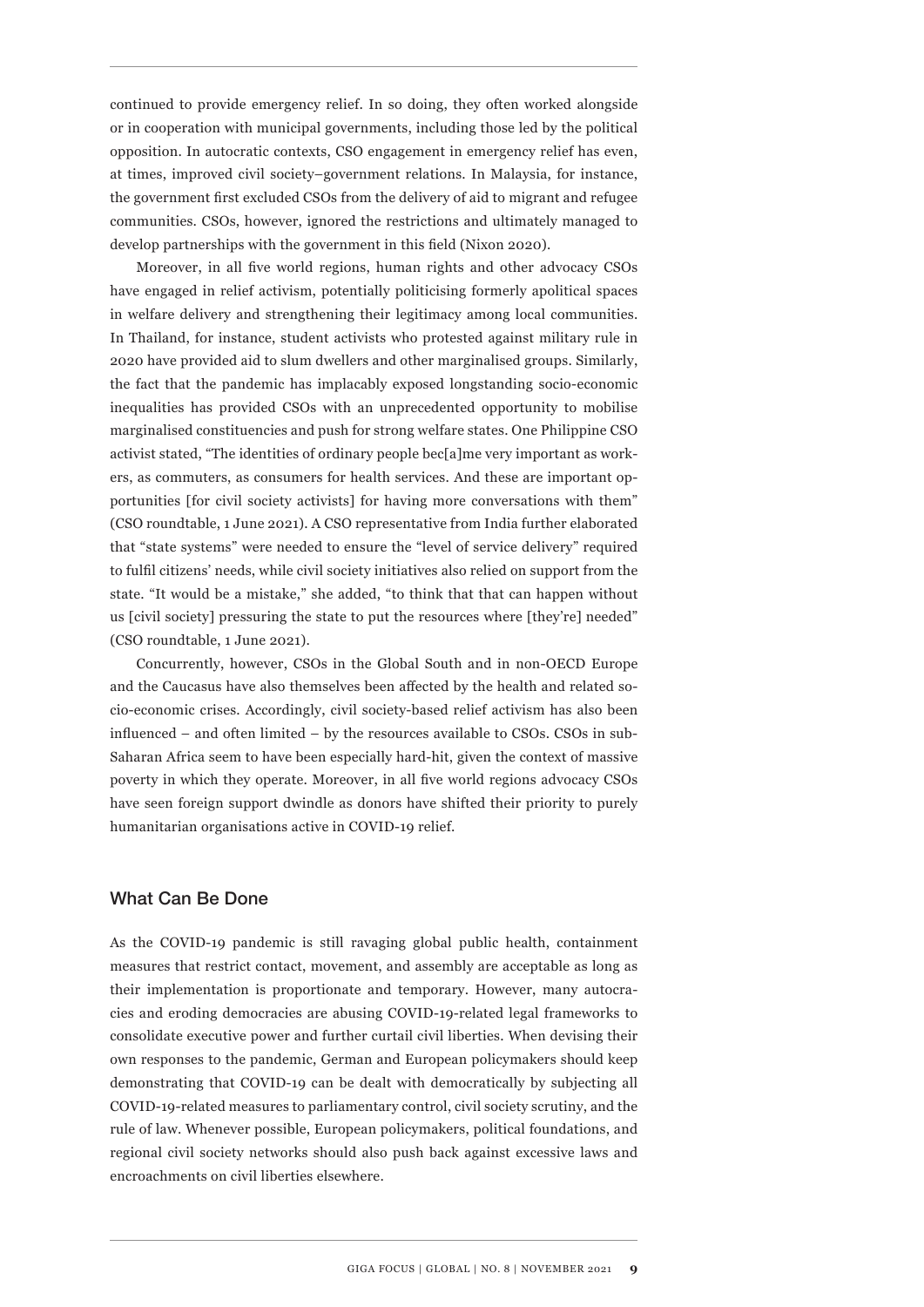In terms of European foreign and development policy, decision-makers should monitor COVID-related protests in the Global South and non-OECD Europe and the Caucasus to inform themselves about COVID-related grievances expressed by civil society and ordinary citizens in these parts of the world. In helping alleviate economic grievances, they should foster civil society initiatives in the field of emergency relief through financial support and capacity-building efforts. These may contribute to sustaining civic space even under adverse legal conditions. Relatedly, donors should also develop more flexible ways of supporting self-help initiatives and CBOs. While these are often unregistered and therefore unable to conform to formal donor requirements, they play crucial roles in reaching and mobilising marginalised communities. Concurrently, European donors should sustain and enhance their financial support to human rights and advocacy CSOs, as these frequently combine their COVID-19 relief with political advocacy and with pushing their governments to implement better crisis responses.

#### **References**

Abers, Rebeca Neaera, M. Federico Rossi, and Marisa von Bülow (2021), State–society Relations in Uncertain Times: Social Movement Strategies, Ideational Contestation and the Pandemic in Brazil and Argentina, in: *International Political Science Review*, 42, 3, 333–349.

ACLED see Armed Conflict Location & Event Data Project

- Armed Conflict Location & Event Data Project (2021), *COVID-19 Disorder Tracker*, https://acleddata.com/analysis/covid-19-disorder-tracker/ (8 September 2021).
- Armed Conflict Location & Event Data Project (2020), *Pandemic and Political Unrest in Brazil and Nicaragua, https://acleddata.com/2020/07/23/pandemic*and-political-unrest-in-brazil-and-nicaragua/ (28 September 2021).
- Carothers, Thomas, and Saskia Brechenmacher (2014), *Closing Space: Human Rights and Democracy Support Under Fire*, https://carnegieendowment.org/ 2014/02/20/closing-space-democracy-and-human-rights-support-under-firepub-54503 (28 September 2021).
- CIVICUS (2021), *2021 State of Civil Society Report*, https://civicus.org/state-ofcivil-society-report-2021/ (2 September 2021).
- Human Rights Watch (2021), *COVID-19 Triggers Wave of Free Speech Abuse*, www.hrw.org/news/2021/02/11/covid-19-triggers-wave-free-speech-abuse (2 September 2021).
- IMF Data Mapper (2021), *Real GDP Growth*, www.imf.org/external/datamapper/ NGDP\_RPCH@WEO/OEMDC/ADVEC/WEOWORLD (6 September 2021).
- Kumarasinghe, Kalani (2020), Sri Lanka Cracks Down on Black Lives Matter Solidarity Protest, in: *The Diplomat*, 11 June, https://thediplomat.com/2020/06/ sri-lanka-cracks-down-on-black-lives-matter-solidarity-protest/ (28 September 2021).
- MJ, Vijayan (2020), Dark Clouds and Silver Linings: Authoritarianism and Civic Action in India, in: Richard Youngs (ed.), *Global Civil Society in the Shadow of the Corona Virus*, Washington DC: Carnegie Endowment for International Peace, 17–20.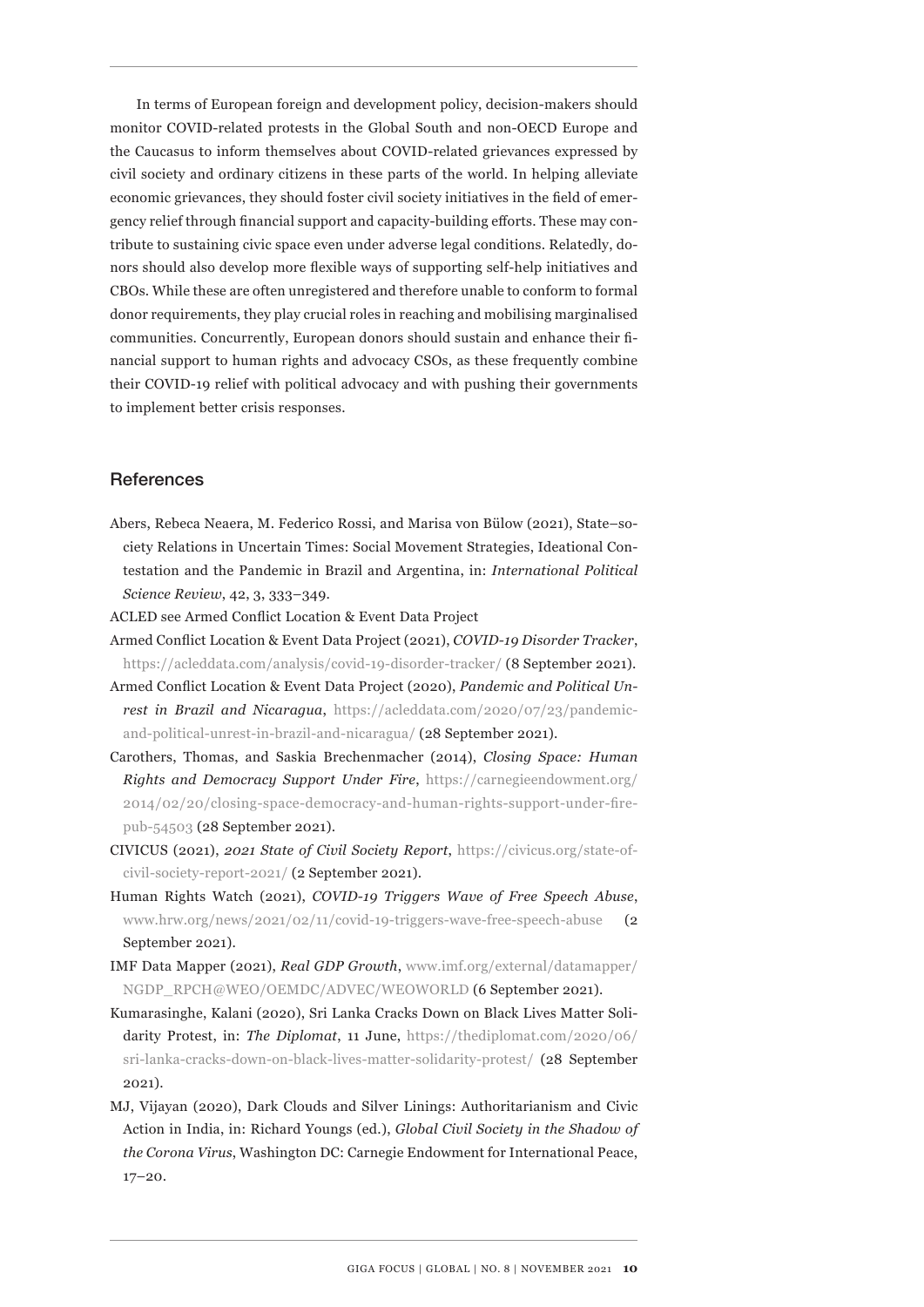- Nixon, Nicola (2020), Civil Society in Southeast Asia during COVID-19: Responding and Evolving under Pressure, in: *GOV Asia*, Issue 1, September, Asia Foundation, https://asiafoundation.org/wp-content/uploads/2020/09/GovAsia-1.1-Civil-society-in-Southeast-Asia-during-the-COVID-19-pandemic.pdf (9 June 2021).
- Poppe, Annika Elena (2018), *Wir müssen Shrinking Spaces besser verstehen, um dem Phänomen begegnen zu können*, PRIF Blog, https://blog.prif.org/ 2018/08/23/wir-muessen-shrinking-spaces-besser-verstehen-um-dem-phaenomen-begegnen-zu-koennen/ (6 September 2021).
- V-Dem (2021), *Autocratization Turns Viral*, Gothenburg: University of Gothenburg: Variety of Democracy Institute, www.v-dem.net/files/25/DR%202021.pdf (2 September 2021).
- World Bank (2021), *Updated Estimates of the Impact of COVID-19 on Global Poverty: Looking back at 2020 and the Outlook for 2021*, World Bank Blogs, https:// blogs.worldbank.org/opendata/updated-estimates-impact-covid-19-global-poverty-looking-back-2020-and-outlook-2021 (6 September 2021).

# About the Authors

Dr. Jasmin Lorch is a Postdoc and Annemarie Schimmel Scholar at the Willy Brandt School of the University of Erfurt and associated with the GIGA Institute for Asian Studies (IAS). She has researched and published extensively on civil society in weak states and autocratic regimes.

jasmin.lorch@uni-erfurt.de, www.giga-hamburg.de/en/team/11565421-lorch-jasmin/

Monika Onken is a PhD candidate at the Free University of Berlin and a member of the PRIO Research School on Peace and Conflict. She has a longstanding interest in how movements and particularly protests work towards overcoming inequalities. Her dissertation explores the role of violent flanks in otherwise non-violent campaigns and her other research interests include political violence, repression, and civil resistance.

MonikaOnken@gmx.de

Dr. Janjira Sombatpoonsiri is an Assistant Professor at the Institute of Asian Studies, Chulalongkorn University in Bangkok and a Visiting Fellow at the ISEAS–Yusof Isak Institute in Singapore, along with being associated with the GIGA Institute for Asian Studies (IAS). Her research at the GIGA focuses on civic space, protest movements in Thailand, and digital repression.

jsombutpoonsiri@gmail.com,

www.giga-hamburg.de/en/team/18979096-sombatpoonsiri-janjira/

# Related GIGA Research

GIGA Research Programme 1 "Accountability and Participation" investigates the interplay between citizens, elites, and political decision-makers in dictatorships and democracies.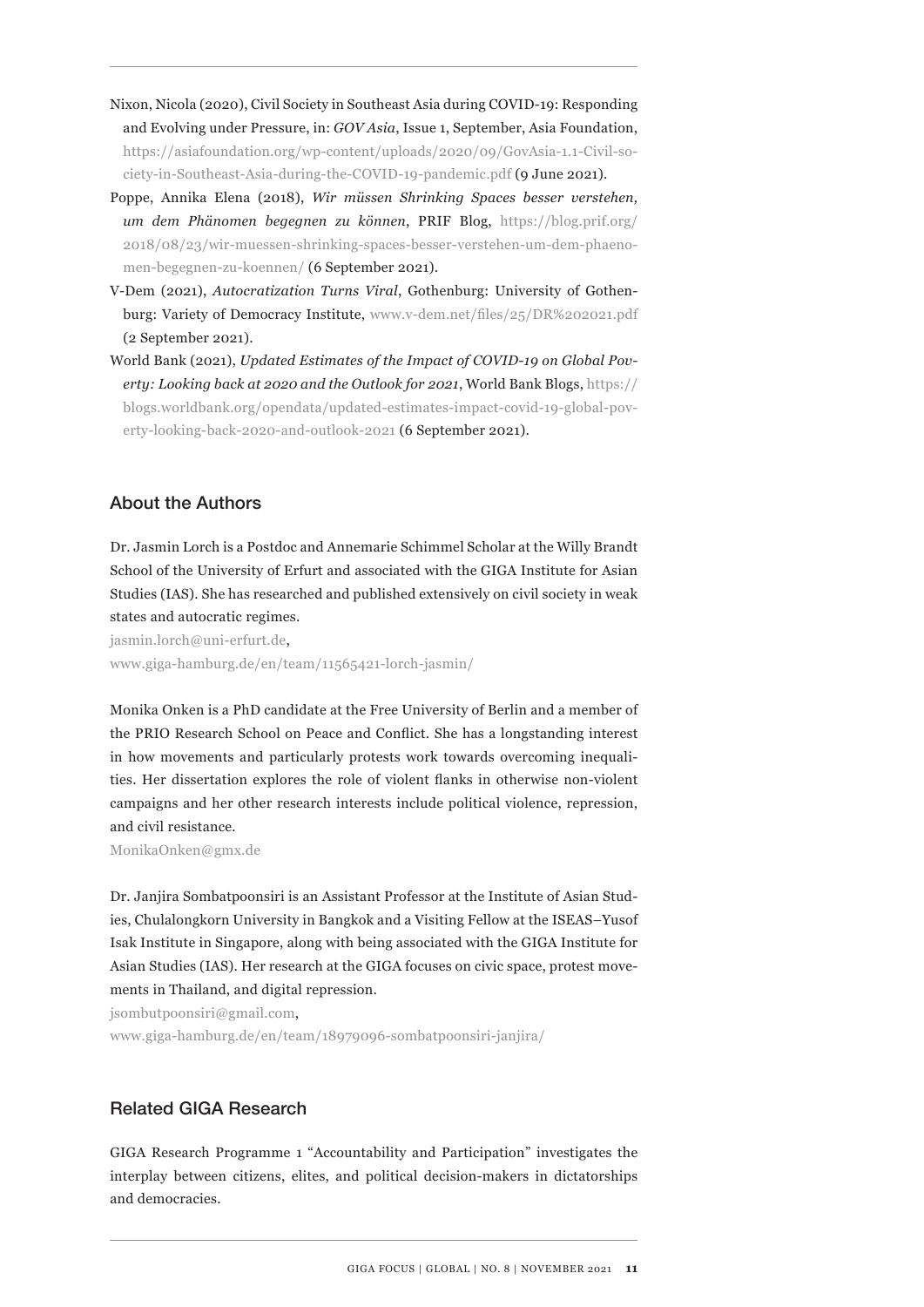Coronavirus and the Global South: Large parts of Asia, Africa, Latin America, and the Middle East are being very seriously affected by the disease, and the states of the Global South are showing a wide variation in their reactions. Each GIGA regional institute and research programme is carrying out a series of research projects on the impact of the virus on executive personalisation, civil society actors, dynamics of conflict and violence, state and non-state armed actors, gender-based violence, social policies, and multilateralism. For more information, see www.gigahamburg.de/en/research-and-transfer/topics/coronavirus-and-the-global-south/.

The GIGA project "Context Matters," funded by the German Federal Ministry for Economic Cooperation and Development (Bundesministerium für wirtschaftliche Zusammenarbeit und Entwicklung, BMZ), provides analysis on a series of relevant factors vis-à-vis governance and the potential for the escalation of violence. This GIGA Focus issue is part of the trend analyses covering cross-regional topics such as the COVID-19 pandemic and its relevance for German development cooperation, in particular for the achievement of core Sustainable Development Goals.

## Related GIGA Publications

- Blofield, Merike, Bert Hoffmann, and Mariana Llanos (2020), *Assessing the Political and Social Impact of the COVID-19 Crisis in Latin America*, GIGA Focus Latin America, April, 03, www.giga-hamburg.de/en/publications/18749084-assessing-political-social-impact-covid-19-crisis-latin-america/.
- Blofield, Merike, Asma Khalifa, Nancy Madera, and Johanna Pieper (2021), *The Shadow Pandemic: Policy Efforts on Gender-Based Violence during COVID-19 in the Global South*, GIGA Focus Global, October, 06, www.giga-hamburg.de/ en/publications/28568014-shadow-pandemic-policy-efforts-gender-based-violence-during-covid-19-global-south/.
- Drexler, Jan Felix, and Bert Hoffmann (2021), *COVID-19 in Latin America: Where We Stand and What's to Come*, GIGA Focus Latin America, October, 05, www. giga-hamburg.de/en/publications/28577360-covid-19-latin-america-where-westand-what-is-to-come/.
- Hartwig, Renate, and Lisa Hoffmann (2021), *Challenging Trust in Government: COVID in Sub-Saharan Africa*, GIGA Focus Africa, July, 03, www.giga-hamburg. de/en/publications/25196662-challenging-trust-government-covid-saharan-africa/.
- Iroulo, Lynda, and Oheneba Boateng (2020), *African States Must Localise Coronavirus Response*, GIGA Focus Africa, April, 03, www.giga-hamburg.de/en/pub lications/19066107-african-states-must-localise-coronavirus-response/.
- Kuehn, David, Mariana Llanos, and Thomas Richter (2021), *Executive Personalisation in the Time of COVID-19*, GIGA Focus Global, February, 02, www.gigahamburg.de/en/publications/23716494-executive-personalisation-in-time-of- $\text{covid-19}/.$
- Narlikar, Amrita (2021), Holding Up a Mirror to the World Trade Organization: Lessons from the COVID-19 Pandemic, in: *Global Perspectives*, 2, 1, https://doi. org/10.1525/gp.2021.24069.